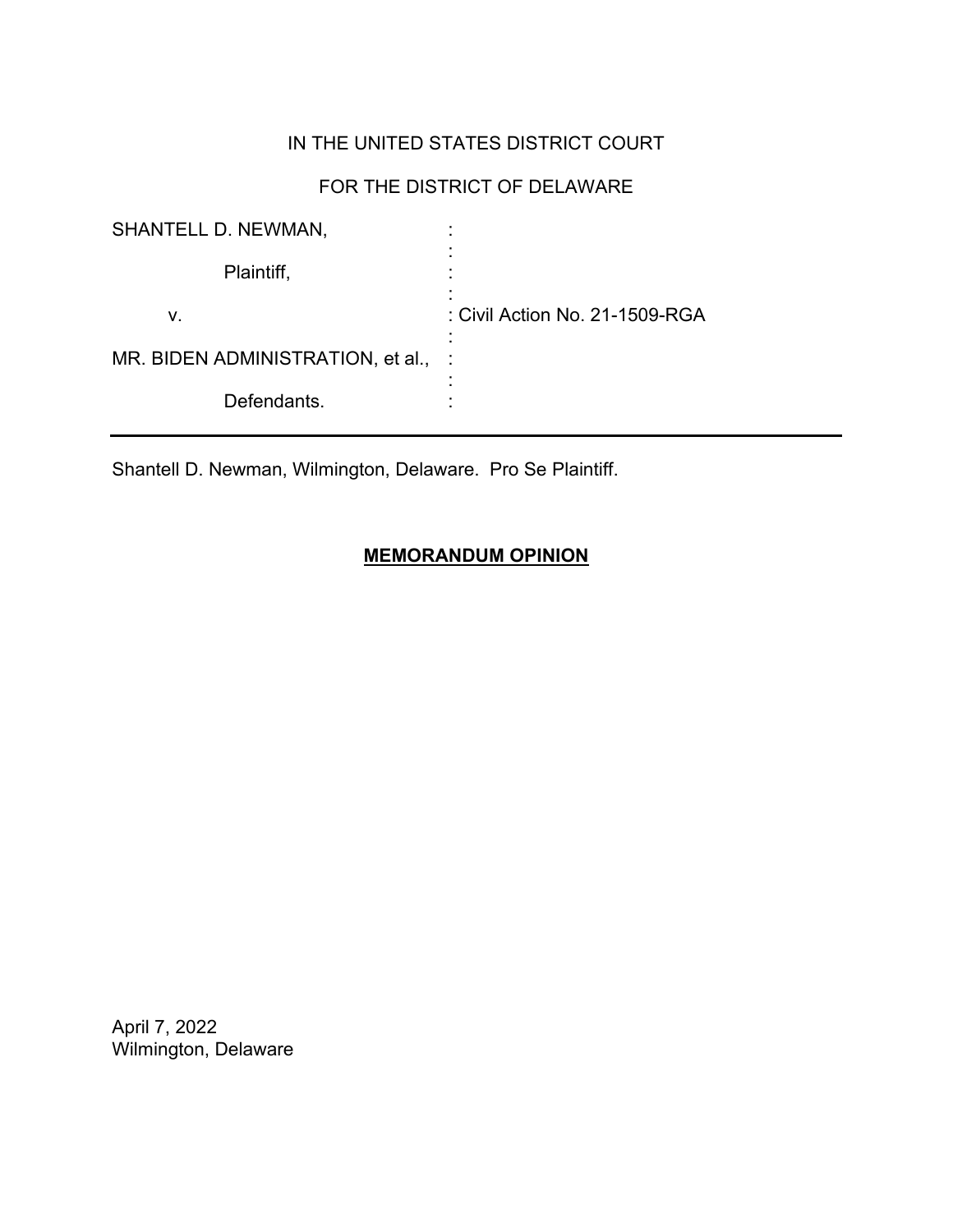## **ANDREWS, U.S. District Judge:** /s/ Richard G. Andrews

Plaintiff Shantell Newman appears *pro se* and has been granted leave to proceed *in forma pauperis*. (D.I. 4). She commenced this action on the basis of a federal question and a "human right to choose." (D.I. 2 at 3.) The Court proceeds to screen the Complaint pursuant to 28 U.S.C. § 1915(e)(2)(B).

#### **BACKGROUND**

The following facts are taken from the Complaint and assumed to be true for purposes of screening the Complaint. *See Umland v. PLANCO Fin. Servs., Inc.*, 542 F.3d 59, 64 (3d Cir. 2008). Plaintiff sues Defendants "Mr. Biden Administration" and the Bancroft School in Wilmington, Delaware. She appears to bring this action on behalf of herself and her minor son who is disabled. Plaintiff alleges that her son is unable to do virtual learning due to the shortage of teachers. She takes exception to a COVID vaccination mandate and alleges that it is "a State right to refuse vaccines under Emergency use." Plaintiff fears retaliation from the President if she does not get vaccinated. She seeks \$500,000,000 in damages and an end to the vaccination mandate.

#### **SCREENING OF COMPLAINT**

A federal court may properly dismiss an action *sua sponte* under the screening provisions of 28 U.S.C. § 1915(e)(2)(B) if "the action is frivolous or malicious, fails to state a claim upon which relief may be granted, or seeks monetary relief from a defendant who is immune from such relief." *Ball v. Famiglio*, 726 F.3d 448, 452 (3d Cir. 2013). *See* 28 U.S.C. § 1915(e)(2) (*in forma pauperis* actions). The Court must accept all factual allegations in a complaint as true and take them in the light most favorable to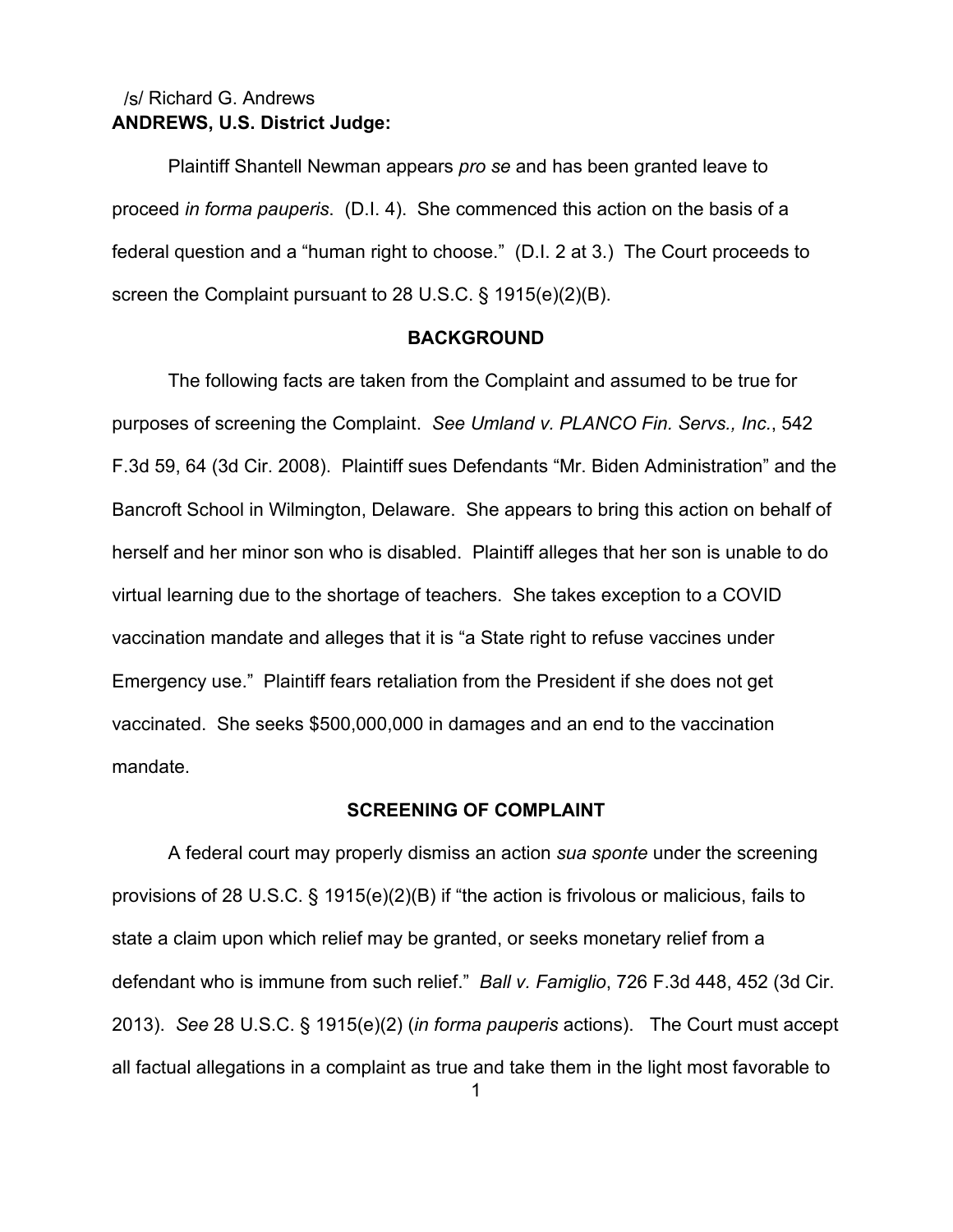a *pro se* plaintiff. *Phillips v. County of Allegheny*, 515 F.3d 224, 229 (3d Cir. 2008); *Erickson v. Pardus*, 551 U.S. 89, 93 (2007). Because Plaintiff proceeds *pro se*, her pleading is liberally construed and her Complaint, "however inartfully pleaded, must be held to less stringent standards than formal pleadings drafted by lawyers." *Erickson v. Pardus*, 551 U.S. at 94.

A complaint is not automatically frivolous because it fails to state a claim. *See Dooley v. Wetzel*, 957 F.3d. 366, 374 (3d Cir. 2020). "Rather, a claim is frivolous only where it depends 'on an "indisputably meritless legal theory" or a "clearly baseless" or "fantastic or delusional" factual scenario.'" *Id*.

The legal standard for dismissing a complaint for failure to state a claim pursuant to § 1915(e)(2)(B)(ii) and § 1915A(b)(1) is identical to the legal standard used when ruling on Rule 12(b)(6) motions. *Tourscher v. McCullough*, 184 F.3d 236, 240 (3d Cir. 1999). However, before dismissing a complaint or claims for failure to state a claim upon which relief may be granted pursuant to the screening provisions of 28 U.S.C. §§1915 and 1915A, the Court must grant Plaintiff leave to amend her complaint unless amendment would be inequitable or futile. *See Grayson v. Mayview State Hosp.*, 293 F.3d 103, 114 (3d Cir. 2002).

A well-pleaded complaint must contain more than mere labels and conclusions. *See Ashcroft v. Iqbal*, 556 U.S. 662 (2009); *Bell Atl. Corp. v. Twombly*, 550 U.S. 544 (2007). A plaintiff must plead facts sufficient to show that a claim has substantive plausibility. *See Johnson v. City of Shelby*, 574 U.S. 10 (2014). A complaint may not dismissed, however, for imperfect statements of the legal theory supporting the claim asserted. *See id*. at 11.

2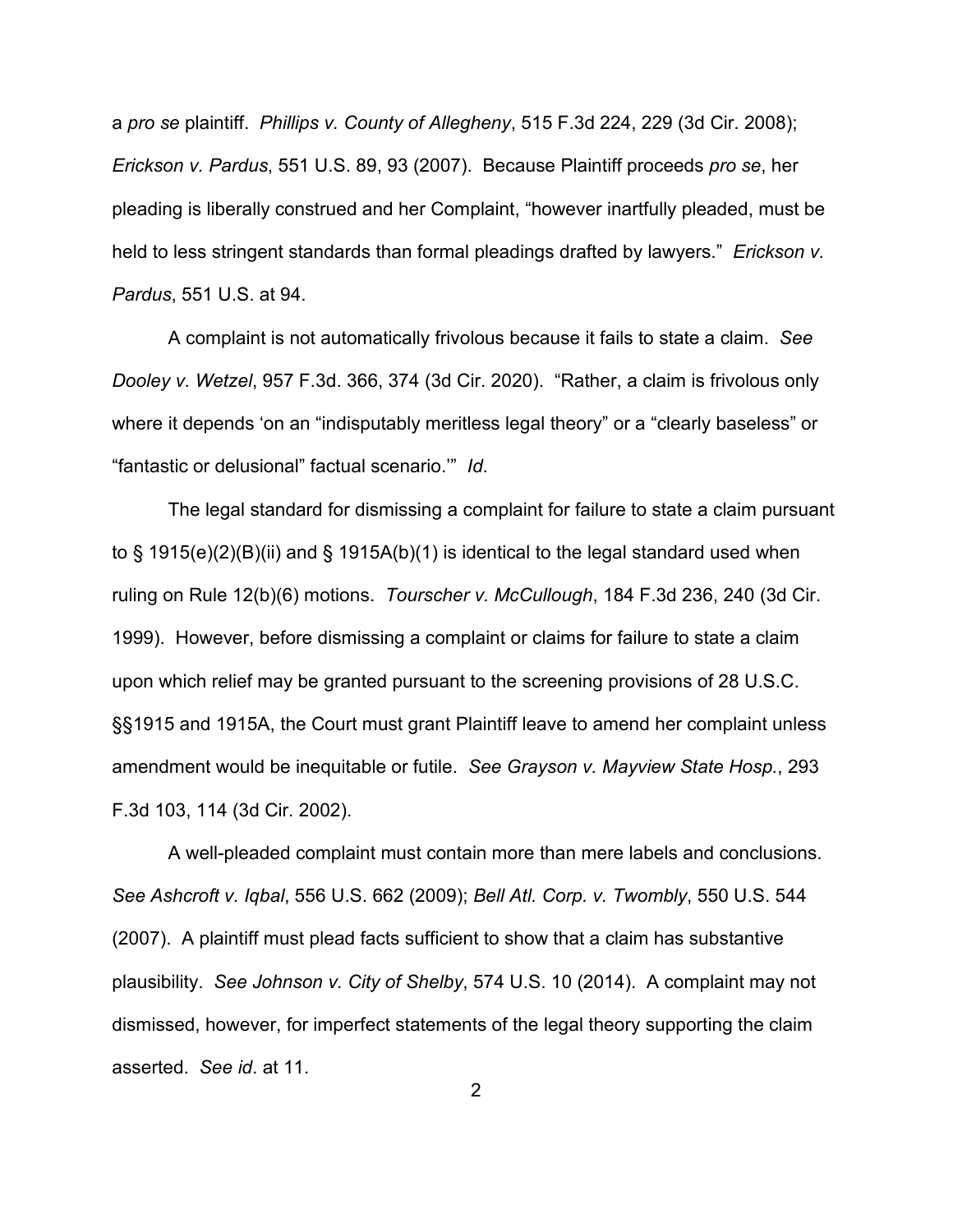A court reviewing the sufficiency of a complaint must take three steps: (1) take note of the elements the plaintiff must plead to state a claim; (2) identify allegations that, because they are no more than conclusions, are not entitled to the assumption of truth; and (3) when there are well-pleaded factual allegations, assume their veracity and then determine whether they plausibly give rise to an entitlement to relief. *Connelly v. Lane Constr. Corp*., 809 F.3d 780, 787 (3d Cir. 2016). Elements are sufficiently alleged when the facts in the complaint "show" that the plaintiff is entitled to relief. *Iqbal*, 556 U.S. at 679 (quoting Fed. R. Civ. P. 8(a)(2)). Deciding whether a claim is plausible will be a "context-specific task that requires the reviewing court to draw on its judicial experience and common sense." *Id.*

#### **DISCUSSION**

There are no allegations that Plaintiff is a federal worker or that any federal mandate requiring vaccines applies to her. Moreover, the "Mr. Biden Administration" is immune from suit to the extent Plaintiff seeks to enjoin the President in the performance of official duties. *See Franklin v. Massachusetts*, 505 U.S. 788, 802-03 (1992). Finally, the Complaint contains no plausible allegations supporting a request for relief against President Biden or his administration.

The claim against the Bancroft School also fails. The claims against it involve Plaintiff's son and the education he receives there. There are no allegations that Plaintiff attends the school. Rather, it is her son. As a non-attorney, Plaintiff may not act as an attorney for other individuals and may only represent herself in this court. 28 U.S.C. § 1654; *see also Osei-Afriye v. The Medical College of Pennsylvania*, 937 F.2d 876 (3d